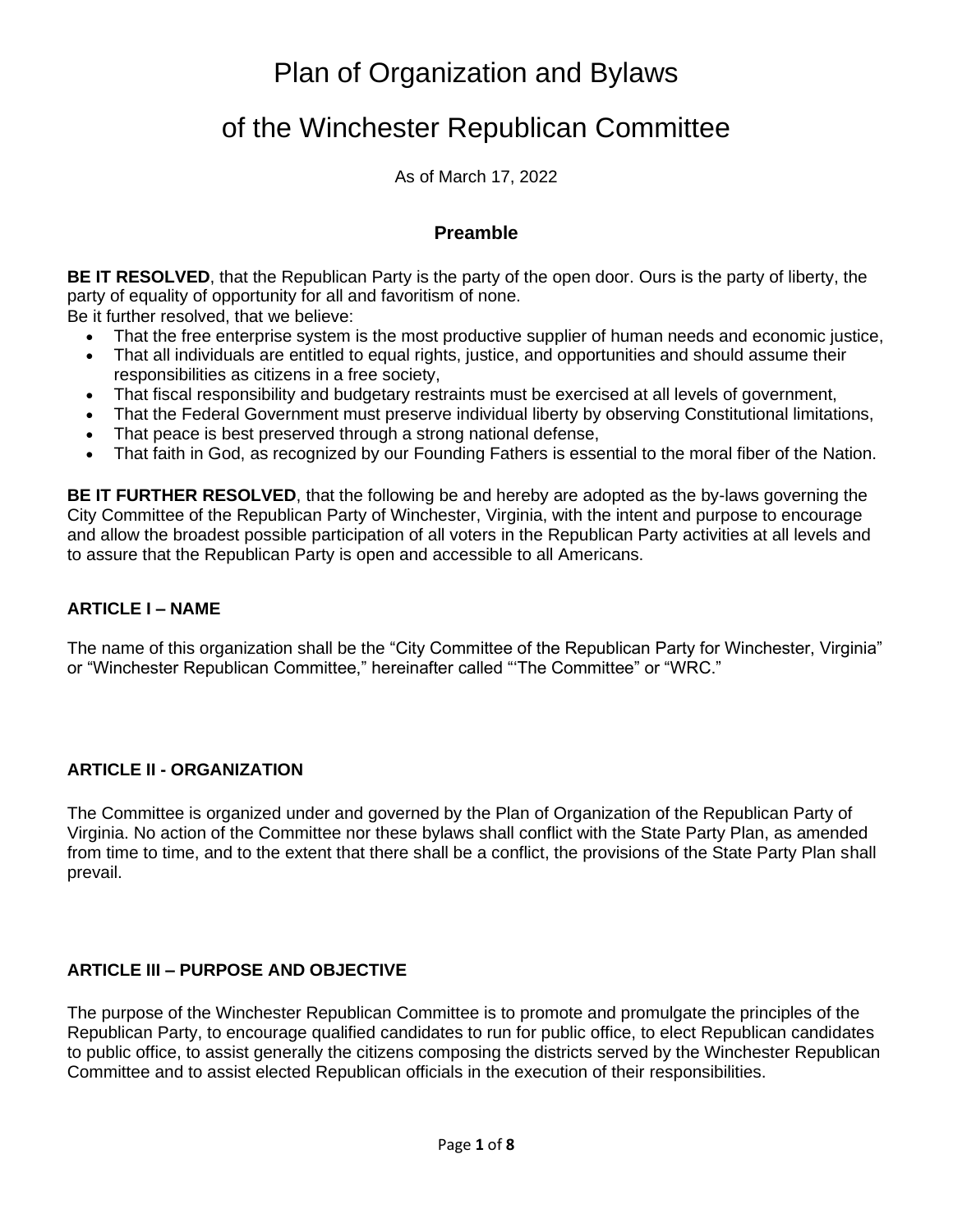## **ARTICLE IV - MEMBERSHIP**

#### **Section A: Qualifications**

All legal and qualified voters under the laws of the Commonwealth of Virginia, regardless of race, religion, national origin or sex, who are in accord with the principles of the Republican Party and reside in the City of Winchester and who, if requested, express in open meeting either orally or in writing as may be required, their intent to support all of its nominees for public office in the ensuing election, may participate as members of the Republican Party of Virginia in its mass meetings, party canvasses, conventions, or primaries encompassing their respective Wards and are eligible for membership on the Winchester Republican Committee.

#### **Section B: Dues**

- 1. Each member of the Committee shall be required to pay annual dues of \$20.00\* or in an amount set by majority vote of the Committee, except that Committee members who meet the qualification set forth in Section A above, who are also an official member of College Republican Federation of Virginia chapter shall not be required to pay annual dues. Elected Public Officials are members exofficio, and therefore, are not required to pay dues.
- 2. Payment of dues shall be made a) concurrently with prefiling for membership in the Committee ahead of a biennial Mass Meeting Party Canvass, Convention, or Primaryin accordance with the provisions of the Official Call; or b) at the time of his/her election to the Committee; and on the oneyear anniversary of such Mass Meeting Party Canvass, Convention, or Primary*.*
- 3. Individuals filing for membership after September 1<sup>st</sup> shall only be required to pay one half of the annual dues amount for that year.
- 4. The voting privileges of a member are suspended if their dues are past due. Voting rights of that person may be immediately restored upon payment of dues owed.

*\*1/21/2021 Dues set at \$40.00 per year.*

#### **Section C: Composition**

The Committee shall consist of:

- 1. A Chairman
- 2. Precinct Members the number of Committee members from each precinct shall be determined by the City Committee following the completion of the election for Governor by adding the number of Republican votes in the most recent presidential and gubernatorial election in said precinct and dividing that number by 250. If the remainder of that number exceeds 125, another seat shall be added for that precinct.
- 3. At-Large Members the Committee may create additional at-large memberships; however, the number of at large members shall not exceed 30% of the total number of Committee members.
- 4. Elected Public Officials all publicly elected Republican officials residing in Winchester shall be exofficio members of the Committee.
- 5. Associate Members- Official members of a College Republican Federation of Virginia-chartered chapter at a school located in the City of Winchester who do not reside in the City of Winchester, may become Associate members with the right to attend meetings and speak in debate, but without the right to vote or make motions at a meeting of the WRC. Associate Member shall not count toward any limits on Precinct or At-Large Memberships.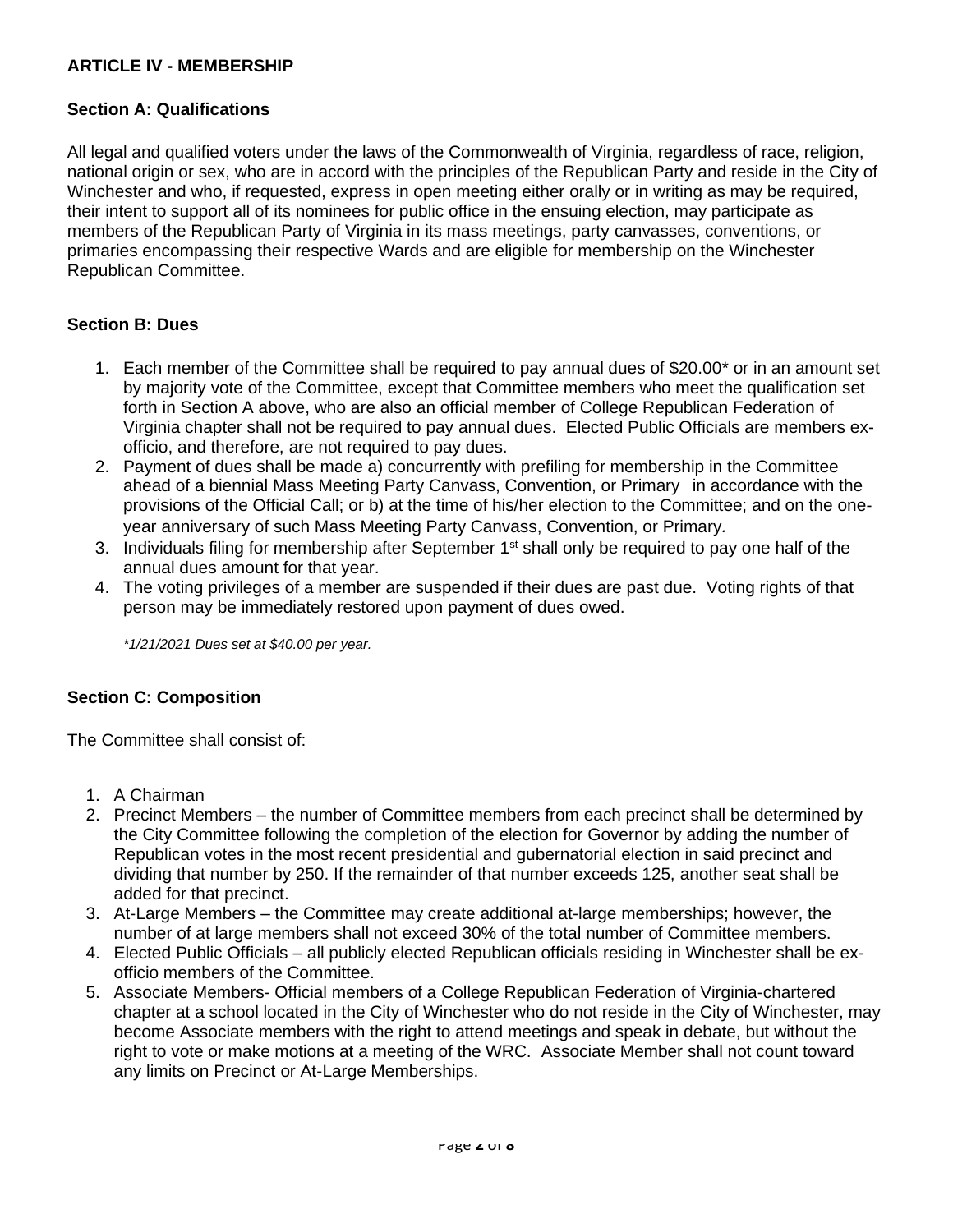# **Section D: Election to the Committee**

- 1. **Timing of Election**. The Chairman and the members of the Committee shall be elected at the Mass Meeting, Party Canvass, Convention, or Primary called to elect delegates to the biennial Congressional District Convention and shall serve for a period of approximately two (2) years or until their successors are elected.
- 2. **Form of Election**. All individuals affirming compliance with Article IV, Section A Qualifications section and evidencing intent to join the committee shall apply in written form to the Chairman. The Committee shall act on all applications for membership.
- 3. **Publication of Application**. The application for committee membership shall be made available through the Committee website. The application form shall be voted on and decided by the full Committee.

# **Section E: Removal from the Committee**

- 1. The Chairman or any other member of the Committee may be removed from office by the vote of twothirds (2/3) of the other members of the Committee, after being furnished with notice that such removal will be sought with the charges in writing, signed by not less than one-third (1/3) of the members of the Committee; and allowing him thirty (30) days within which to appear and defend himself.
- **2.** In accordance with the Plan of Organization of the Republican Party of Virginia a member of the WRC is deemed to have resigned his Committee position if he (a) makes a reportable contribution to and/or (b) allows his name to be publicly used by and/or (c) makes a written or other public statement in support of a candidate in opposition to a Republican nominee in a Virginia General or Special Election, and shall not be qualified for participation in Committee actions including mass meetings, party canvasses, conventions, or primaries for a period of four (4) years.

# **Section F: Vacancies**

- 1. A vacancy in the office of the Chairman shall be filled by the Committee for the remaining unexpired portion of the term.
- 2. Vacancies in the office of Vice Chairman, Secretary and Treasurer shall be filled by the Committee.
- 3. Any vacancies among other elected members of the Committee shall be filled by the Committee for the remaining unexpired portion of the term.
- 4. Vacancies shall be filled after notice of such intent has been included in the call of the meeting.
- 5. A member of the Committee, other than an Elected Public Official, automatically loses his Committee position if he is absent three (3) consecutive meetings without representation by a person holding a proxy. A vacancy created by such resignation shall be filled in accordance with the State Party Plan. In the case of an Elected Public Official with voting privileges, those voting privileges shall be suspended if he is absent three (3) consecutive meetings without representation by a person holding a proxy. Voting privileges for an Elected Public Official that have been suspended may be restored by a two-thirds (2/3) vote of the other members of the Committee. Elected Public Officials shall have a right to proxy their vote in their respective Election District.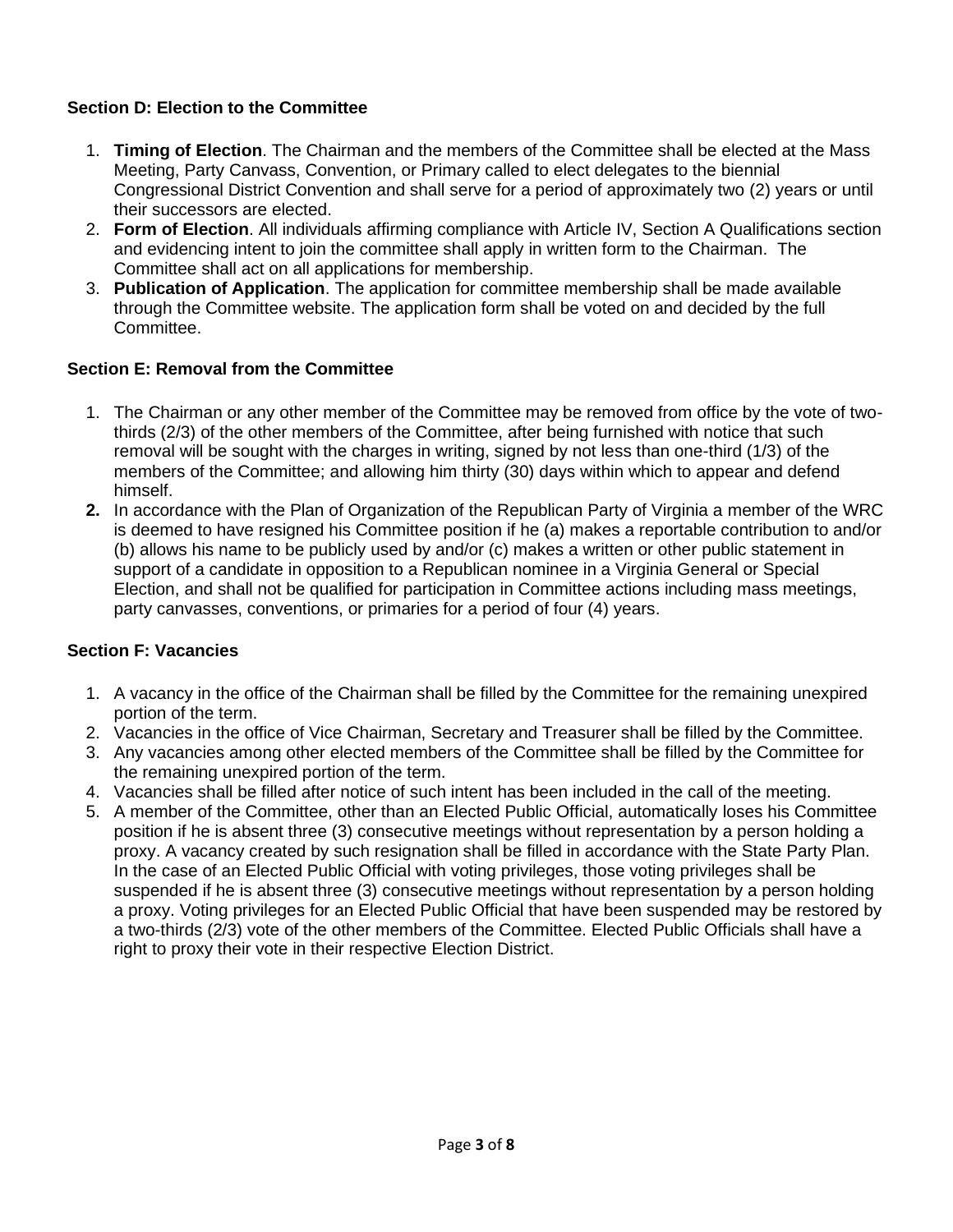# **ARTICLE V - OFFICERS**

#### **Section A: Offices**

The following offices are established:

- 1. Chairman
- 2. Vice-chairman
- 3. Secretary
- 4. Treasurer

#### **Section B: Election of Officers**

- 1. The Chairman shall be elected at the Mass Meeting Party Canvass, Convention, or Primarycalled for the purpose of electing delegates to the biennial Congressional District Convention.
- 2. The Vice-Chairman, Secretary and Treasurer shall be elected by the membership of the Committee at the first Committee meeting following such Mass Meeting Party Canvass, Convention, or Primary.

#### **Section C: Duties of the Officers**

- o **The duties of the Chairman are**:
	- Convene the Committee no less than once every quarter and issue a notice for such meetings, including the agenda for the meeting
	- Preside over the Committee meetings
	- Act as spokesman for the Committee and the party in general
	- Serve as Chair of the Executive Committee
	- **Issue calls for Mass Meetings, Conventions and Caucuses as necessary and to preside** over such until a temporary and/or permanent chair is elected
	- Serve as a member of the Congressional and Legislative District Committees
	- Oversee the duties of the other officers
	- Sign the minutes of the meetings following their approval
	- Authority to enter into contracts on behalf of the Committee; in accordance with Article IX – Finances. The Chairman shall not enter into a written or verbal contract or transaction to provide goods or services to the Committee if he has any financial interest in said contract or transaction, unless disclosed and waived by the Committee.
- **The duties of the Vice-Chairman are**:
	- **EXEC** Assist the Chairman in the performance of his/her duties
	- **Example 1** Fill in for the Chairman in the event of his/her absence
	- Serve as a member of the Executive Committee
	- **•** Perform such other tasks as may be assigned by the Chairman from time to time

#### • **The duties of the Secretary are**:

- Prepare and maintain the minutes of meetings of the Committee and the Executive Committee; accurately record the verbatim form of the motion when material to the conduct of the committee
- Maintain a membership list arid take roll at the beginning of each Committee meeting and each Executive Committee meeting
- Certify any proxies which may be submitted arid verify that they are regular in form and authentic
- Assist the Chairman with any correspondence
- Serve as a member of the Executive Committee
- Perform such other tasks as maybe assigned by the Chairman from time to time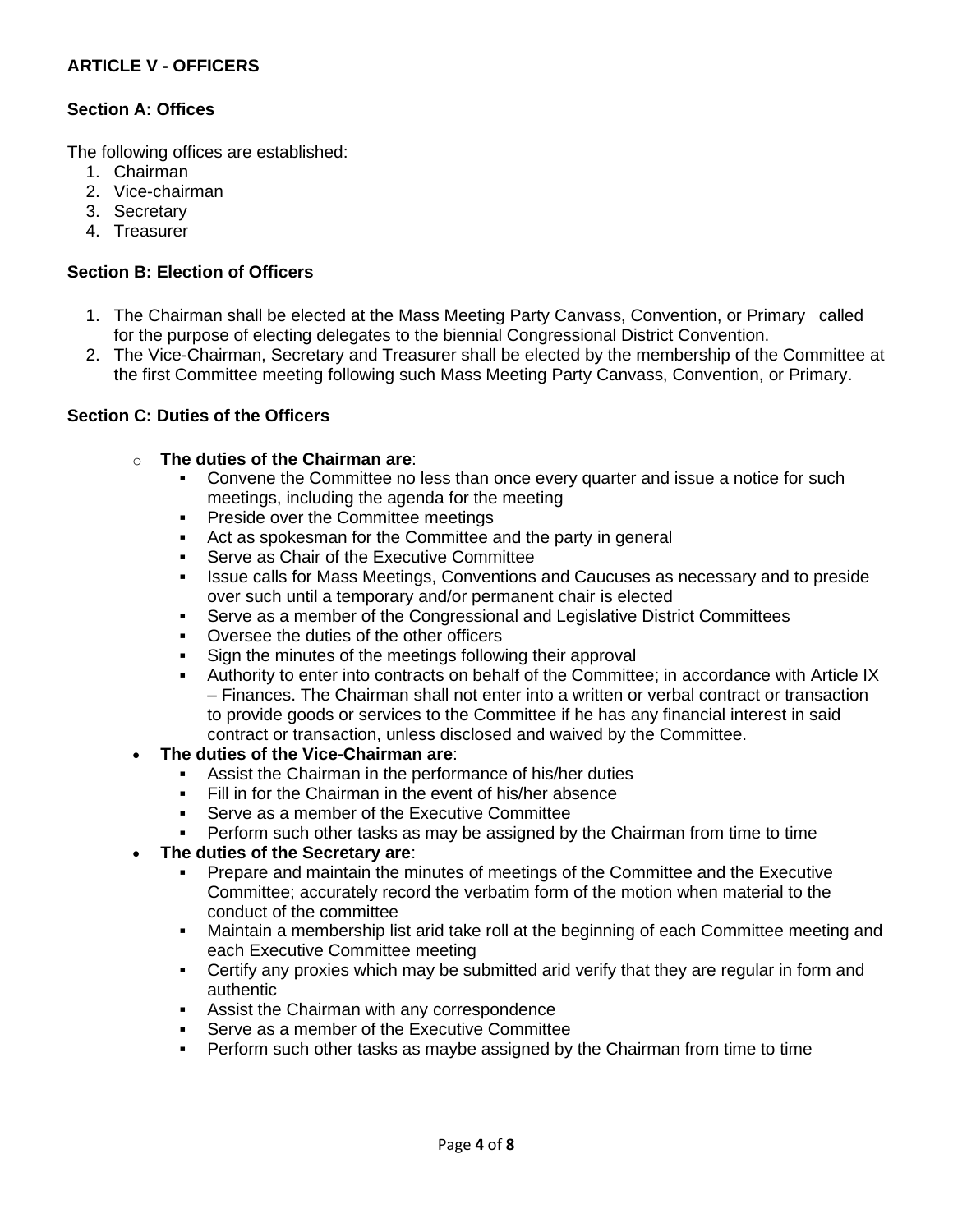- **The duties of the Treasurer are**:
	- To handle the financial matters of the Committee, including keeping the books, writing checks, making deposits, etc. The books shall be open to inspection by any member of the Committee upon three (3) days' notice and during normal business hours.
	- Report to the Executive Committee and the Committee at its meetings on the financial state of the Committee, including specific reports on monies spent.
	- Serve as a member of the Executive Committee
	- **•** Perform such other tasks as may be assigned by the Chairman from time to time
	- Maintain a record of all transactions and make reports of the same to such Federal and State agencies as required by law. This shall include categorizing exempt and nonexempt functions of the Committee.
	- Maintain familiarity with current tax and election law as it relates to funds attributable to Committee business. This shall include but is not limited to, Section 527 of the U.S. Internal Revenue Code (26 U.S.C. § 527) and the Code of Virginia, Title 24.2, Chapters 9.3, 9.4 and 9.5.

# **ARTICLE VI – EXECUTIVE COMMITTEE**

### **Section A: Membership**

- The Executive Committee shall consist of:
	- o The four officers listed in Article V
	- o Three other Committee members elected by the Committee
- Only members of the Committee shall be eligible for membership on the Executive Committee.

#### **Section B: Duties**

The Executive Committee may carry on the business of the Winchester Republican Committee between the regular Committee meetings and shall report its actions to the Committee.

# **Section C: Meeting**

Meetings of the Executive Committee shall be held subject to the call of the Chairman or of four voting members of the Executive Committee

# **Section D: Voting**

- A majority of the voting members of the Executive Committee shall constitute a quorum for the transaction of business.
- In the event that the Mass Meeting or the Committee charges the Executive Committee with the responsibility of naming a candidate for public office, such nomination shall require the support of 5 of the 7 members of the Executive Committee.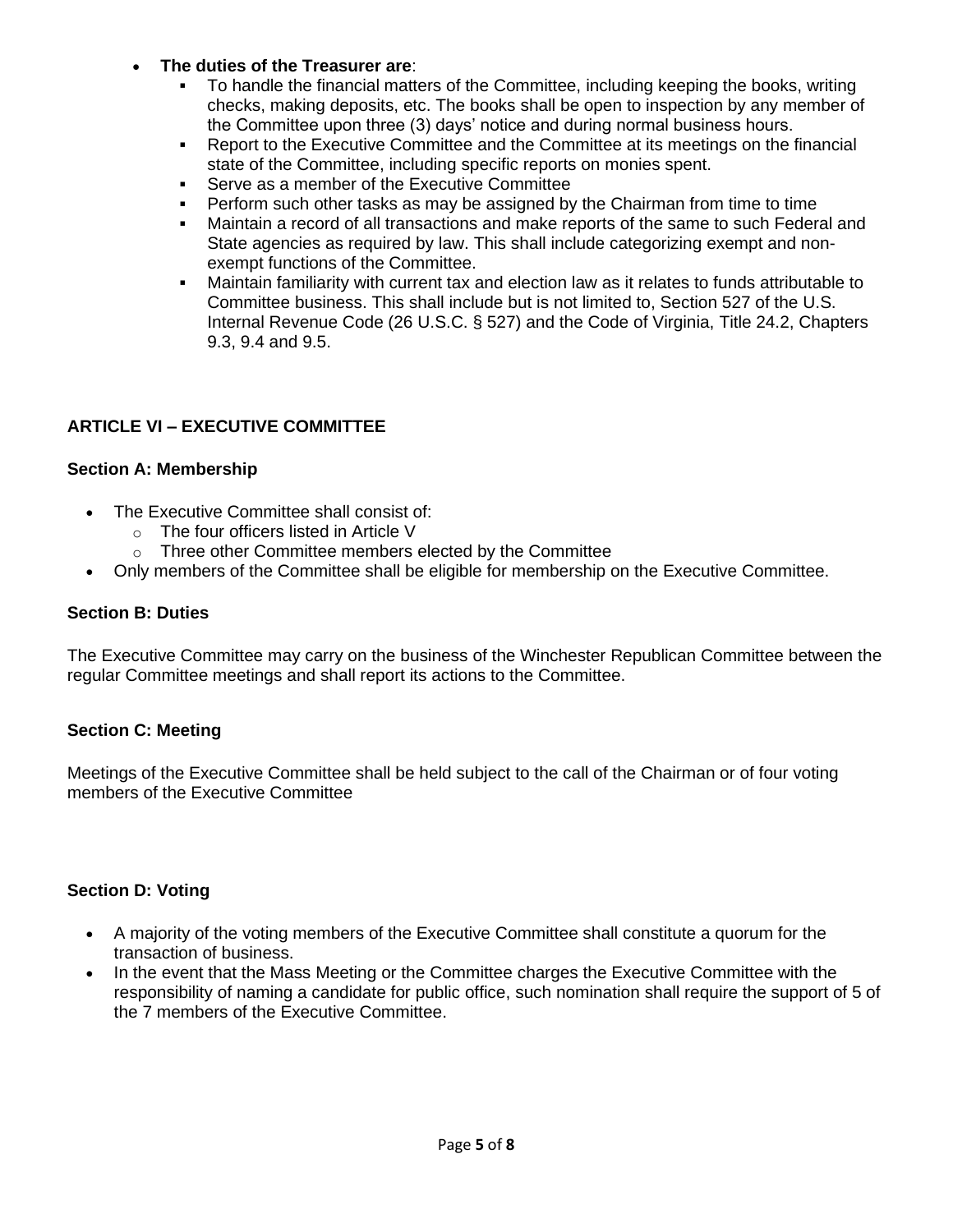# **ARTICLE VII – OTHER COMMITTEES**

The Committee may, as its needs dictate, create other permanent or ad hoc Committees and may dissolve the same.

# **ARTICLE VIII - MEETINGS**

## **Section A: General Meetings**

The Committee shall meet as determined by the call of the Chairman, but not less than once each quarter.

### **Section B: Notice**

- Members must receive written notice of the meeting at least 7 days prior to the meeting
- Such notice may be sent by US Mail or by electronic mail at an address provided to and kept by the **Secretary**
- It is the responsibility of the member to ensure that the Secretary has his/her current addresses, email addresses and phone numbers

# **Section C: Proxies**

Proxy may represent members at Committee meetings with the following conditions:

- Except as provided in Article V, Section A (2) of the State Party Plan, no individual may cast more than one vote at any meeting.
- (2) The proxy holder must be in accordance with Republican principles and live within the City of Winchester but need not live in the same Ward or Precinct as the absent member.
- All proxies shall be in writing and shall be signed by the maker of the proxy and shall be substantially in the following form:

"KNOW ALL MEN BY THESE PRESENTS, That I, [NAME ]of the City of Winchester do hereby constitute and appoint [NAME OF PROXY] my true and lawful attorney to vote as my proxy (with full power of substitution)<sup>\*</sup> at a meeting of the Winchester Republican Committee on the day of MONTH),[YEAR], or at any adjourned meeting therefor and for me and in my name, place and stead to vote upon any question that properly may come before such meeting, with all the power I should possess if personally present, hereby revoking all previous proxies: IN WITNESS WHEREOF, I have hereunto set my hand and affixed my seal, this\_\_\_\_\_\_\_\_\_\_\_\_\_\_\_\_ day of [MONTH), [YEAR].

|--|--|

|                | (*) Inclusion of the power of substitution is discretionary with the member. Its omission shall preclude |  |  |
|----------------|----------------------------------------------------------------------------------------------------------|--|--|
| substitution." |                                                                                                          |  |  |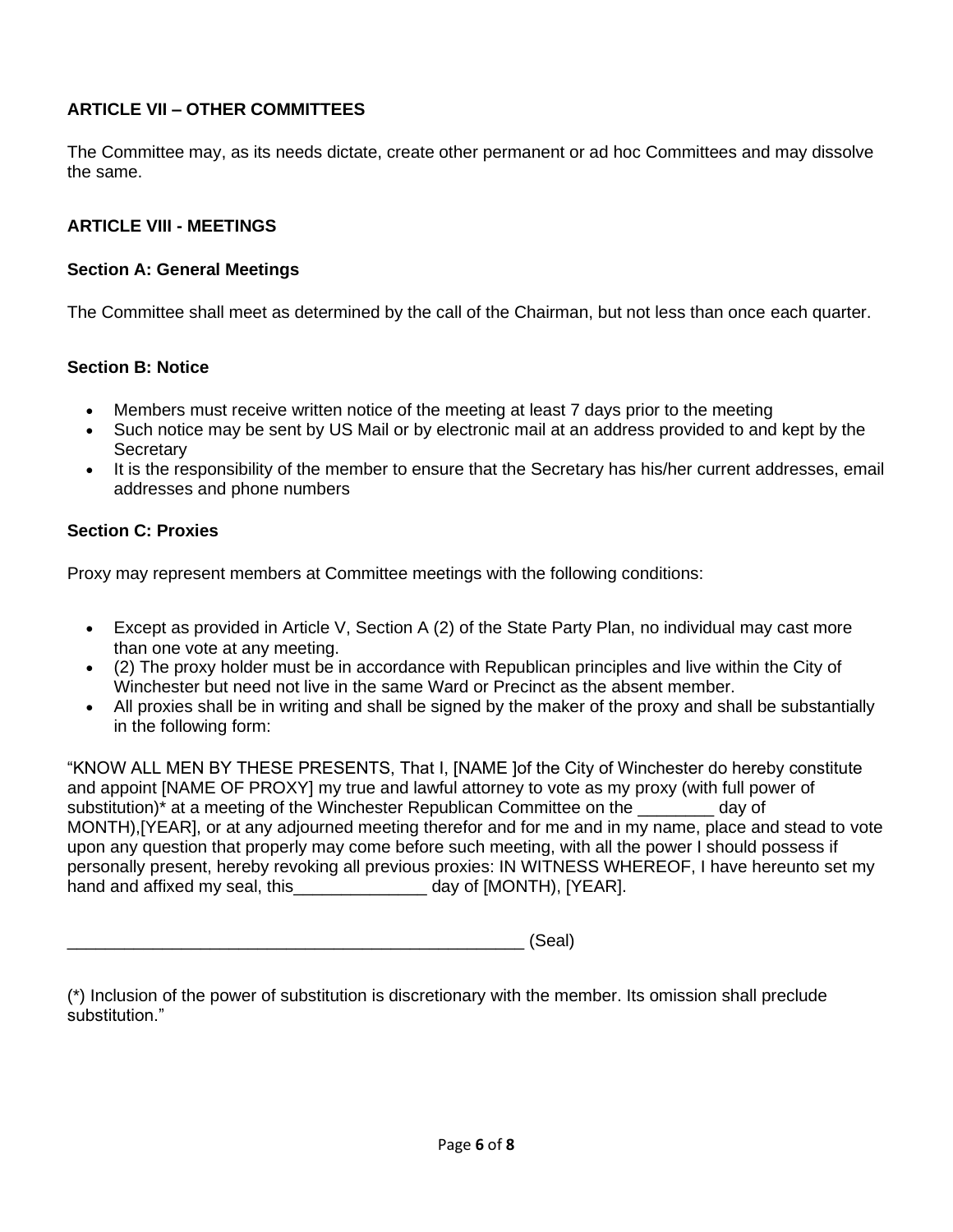#### **Section D: Quorum**

The Secretary at the beginning of the meeting shall conduct a roll call of the membership. A quorum shall consist of a majority of the voting members. Elected Public Officials with voting privileges will not count toward a Quorum in the event of their absence but do count toward the total Quorum when present.

In the event that quorum is not reached, the Chairman may nonetheless conduct business called for in the meeting's agenda. Robert's Rules of Order shall govern the ratification of said business at the next regularly called meeting of the committee.

#### **Section E: Robert's Rules of Order**

Robert's Rules of Order, newly revised, shall govern the conduct of meetings, unless specifically contradicted by these bylaws or State Party Plan. The Chairman may appoint a parliamentarian to monitor compliance with proper procedure.

#### **Section F: Order of Business**

- $\circ$  The order of business at the Committee's meetings shall be substantially as follows:
	- Call to Order, Invocation and Pledge of Allegiance
	- Roll Call
	- Approval of Minutes of Previous Meetings
	- Chairman's Report
	- Treasurer's Report
	- Executive Committee Report
	- Reports from Any Standing or Special Committees
	- Reports from Any Liaison from Other Committees or Campaigns
	- Old Business
	- **New Business**
	- **Issues Discussion**
	- Announcements from Members or Guests
	- Adjournment

The Chairman may change the order of business to accommodate scheduling of speakers.

#### **ARTICLE IX - FINANCES**

**Discretionary Spending**. Three (3) months prior to any General Election for any Federal, State or Local candidate, the Chairman shall have the authority to expend \$400.00 of Committee funds for direct campaign-related activities in the form of equipment, facilities, or services but not including direct contributions to candidates. Other expenditures, including contributions to candidates, shall require approval by the Committee or Executive Committee approval. Said approval shall be terminated at the conclusion of the current electoral cycle. The Chairman shall provide receipts for any discretionary expenditures under this section.